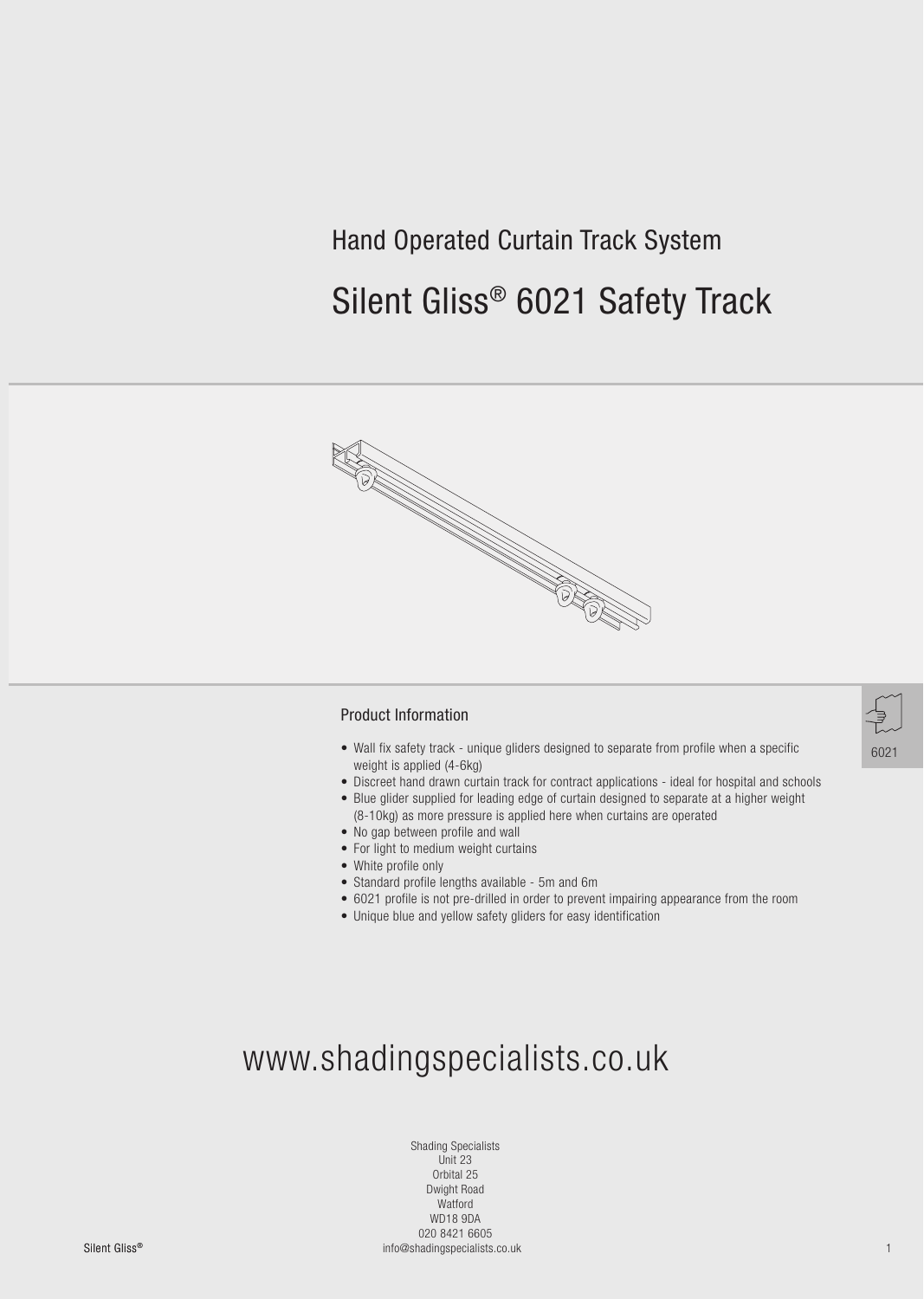## Profile, Bending and Specification Information



Specification Guide - download from www.silentgliss.co.uk (password required).

Silent Gliss 6021 hand operated curtain track in white powder coated aluminium. Fix track to wall with self drilling wood screws. Special gliders to run in pofile 6148 (10/m) amd 6149 (2/length). Fix with secure endcovers 6122 at either end.

## Safety System Key Parts

#### Safety release function





- A: Gliders can easily be clicked into profile
- B: Glider deforms under pressure

C: Release under following pull weights: Glider 6148 (yellow for release between 4-6kg pull); Glider 6149 (blue for release between 8-10kg pull)

6122: Endstop (with end glider 6148 in place)

6021/6290 system can assist in the prevention of self harm in hospitals, schools and psychiatric situations. Please see specific pull out weights on individual gliders. Please also note that the longer the individual track and the more gliders used, the cumulative total pull-out weight when in a stacked position will increase and therefore support more weight.

A risk assessment of the area should always be carried out.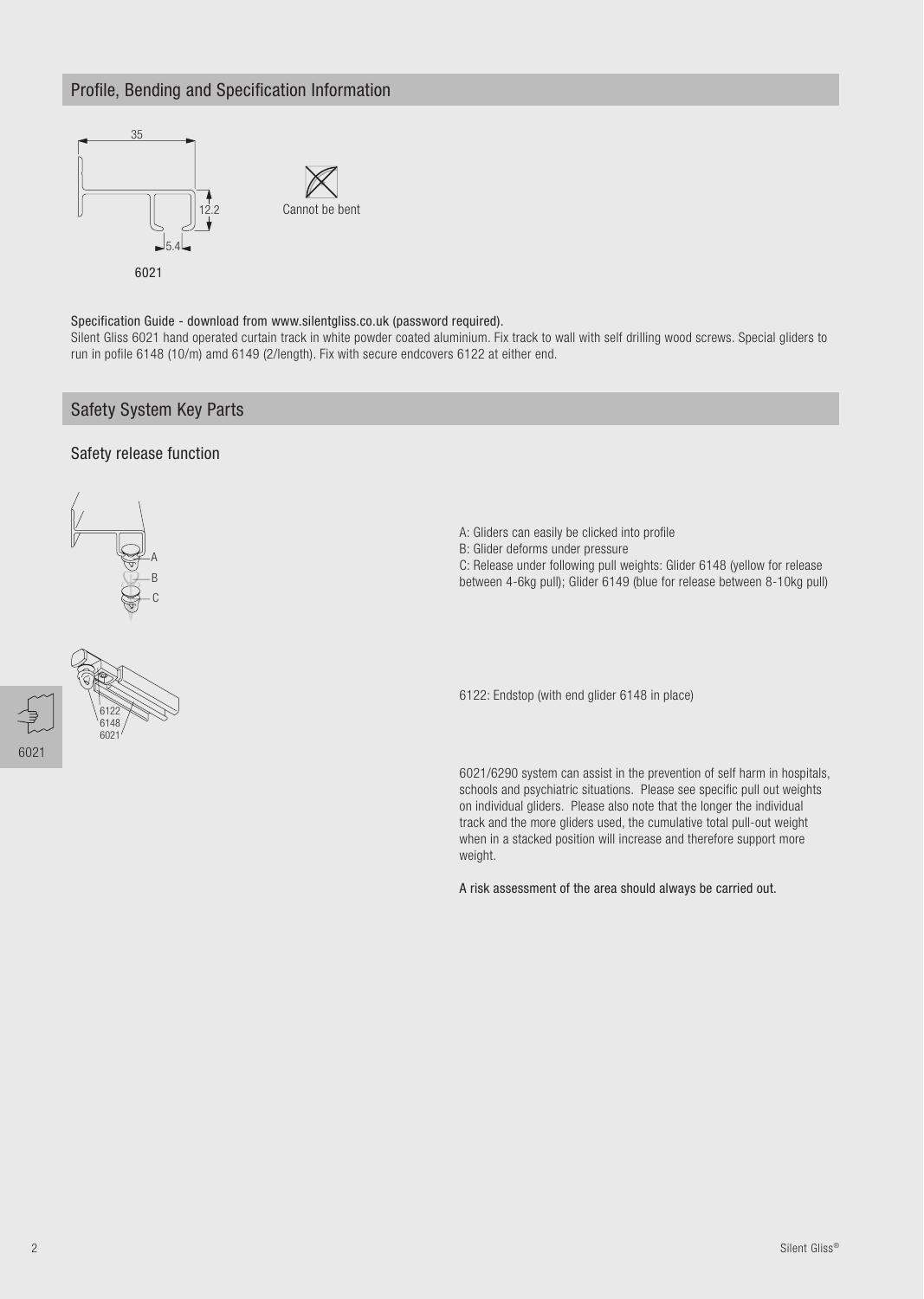## Fitting Information

### Maximum recommended fixing points



Important: when installing system 6021 with the intention of reducing the opportunity of self harm, Silent Gliss recommend the following:

- The first and final fixings must be no more than 1cm from either end of track.

- If fixing to a baton, ensure the profile does not project past the edge of the baton.

- If fixing to uneven wall surfaces (with or without batons), use a sealant or similar compound around the baton/track to ensure no gaps remain.

## Fitting Options

## Wall fix



### Standard Accessories

| 6021                        | Profile                    |  | 6122  | Endstop                   |  |      |
|-----------------------------|----------------------------|--|-------|---------------------------|--|------|
| 6148                        | Safety glider (yellow)     |  | 6149  | Safety glider (blue)      |  | 6021 |
| <b>Optional Accessories</b> |                            |  |       |                           |  |      |
|                             |                            |  |       |                           |  |      |
| 0688                        | Wood screw (self drilling) |  | 10430 | Draw rod with hook, 50cm  |  |      |
| 10431                       | Draw rod with hook, 75cm   |  | 10432 | Draw rod with hook, 100cm |  |      |
| 10433                       | Draw rod with hook, 125cm  |  | 10434 | Draw rod with hook, 150cm |  |      |